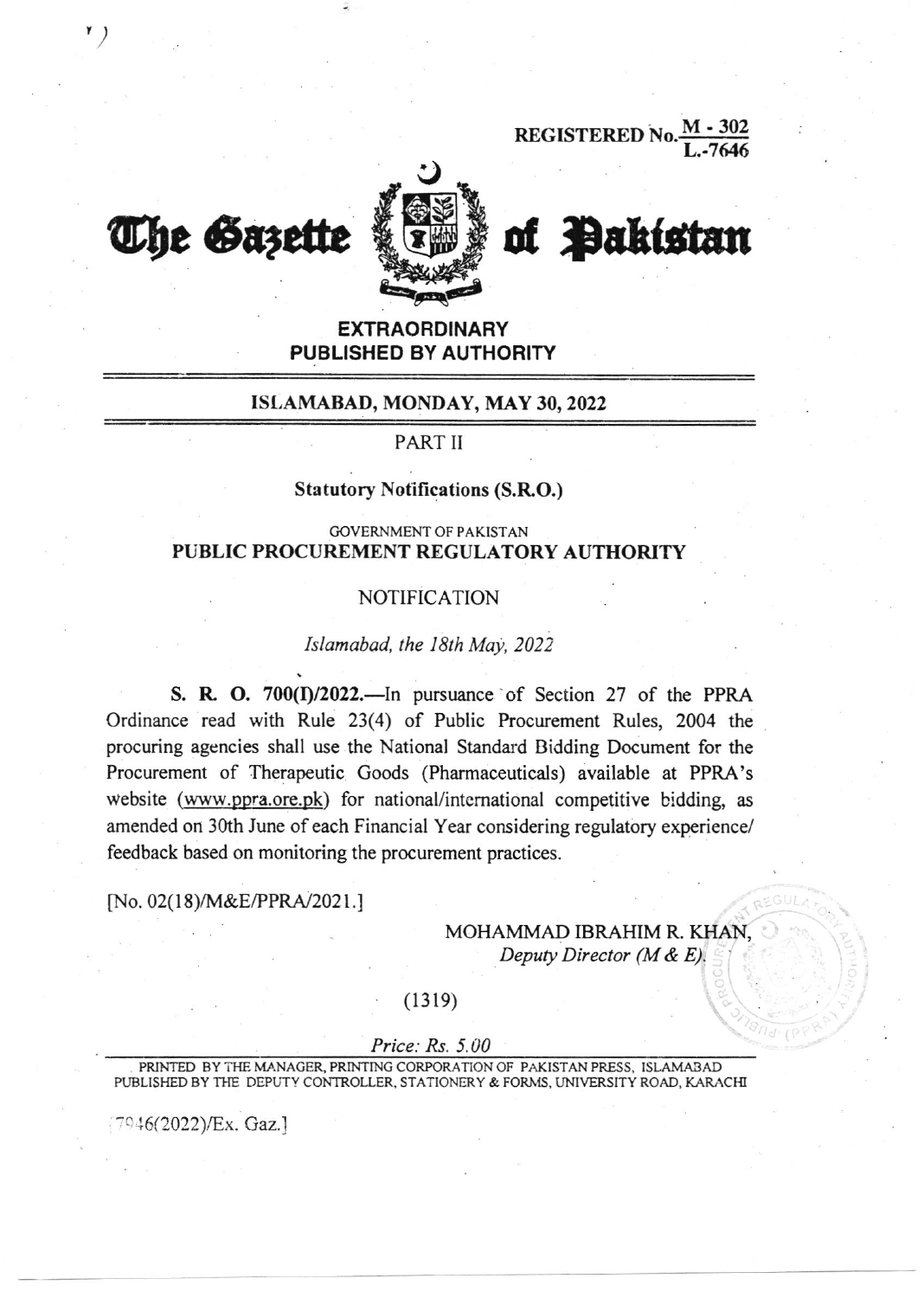# NATIONAL STANDARD BIDDING **DOCUMENT**

# Procurement of Therapeutic Goods (Pharmaceuticals)

(Single Stage or Single Stage Two Envelop Procedure)

(National and International Competitive Bidding)



# **Public Procurement Regulatory Authority**

Pakistan

May, 2022

 $FNTR$ 

 $(PPRA)$ 

PR

 $\circ$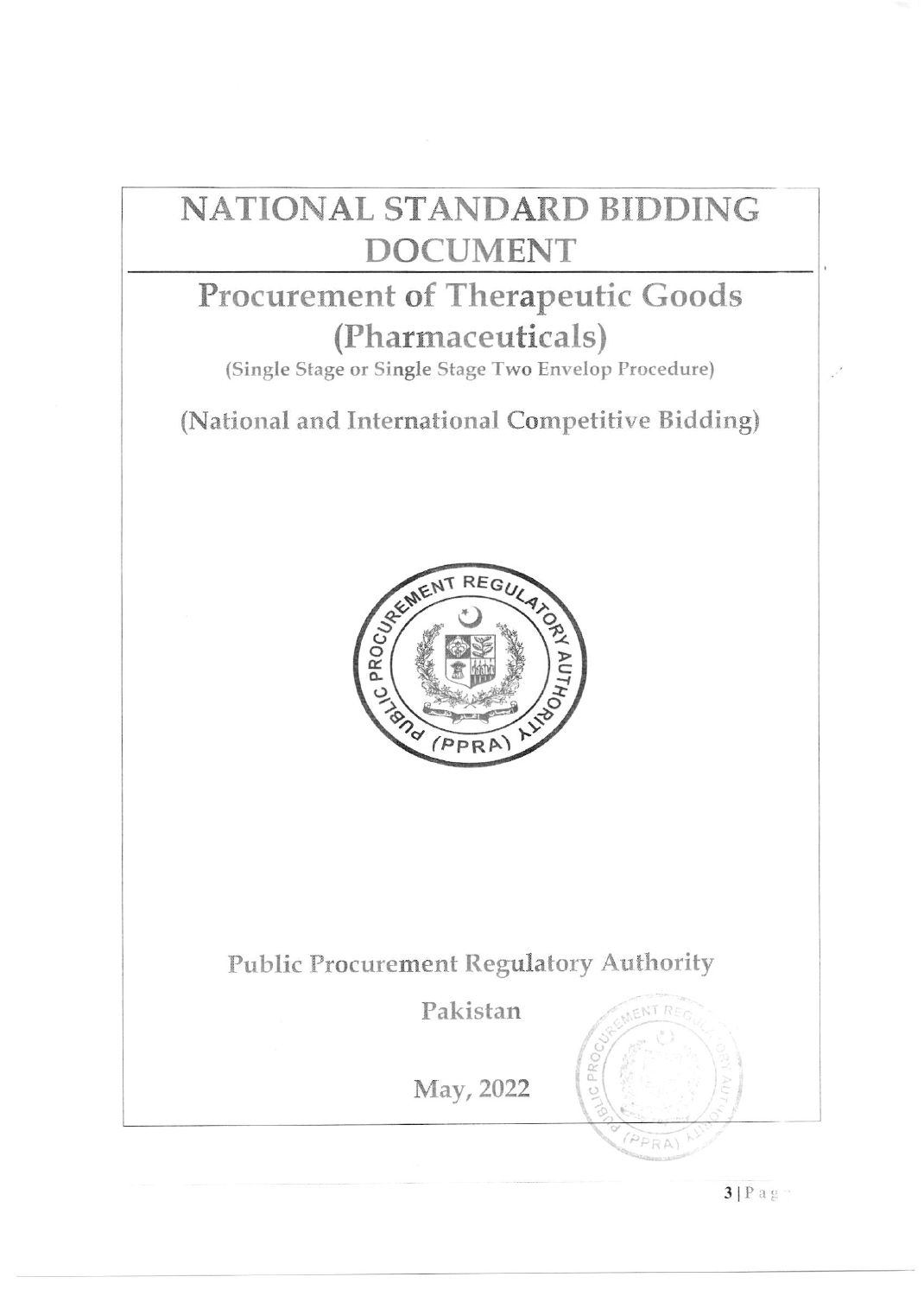# **ACKNOWLEDGEMENT**

The Authority acknowledge the contribution of following officers of the Authority for development and finalization of this document:

- Engr. Muhammad Zubair, Director General (M&E) PPRA  $\mathbf{i}$  .
- Mr. Muhammad Ibrahim R. Khan, Deputy Director (M&E) PPRA ii.
- iii. Dr. Asim Jaleel, Deputy Director (M&E) PPRA

**Vast** 



 $4$ | Page